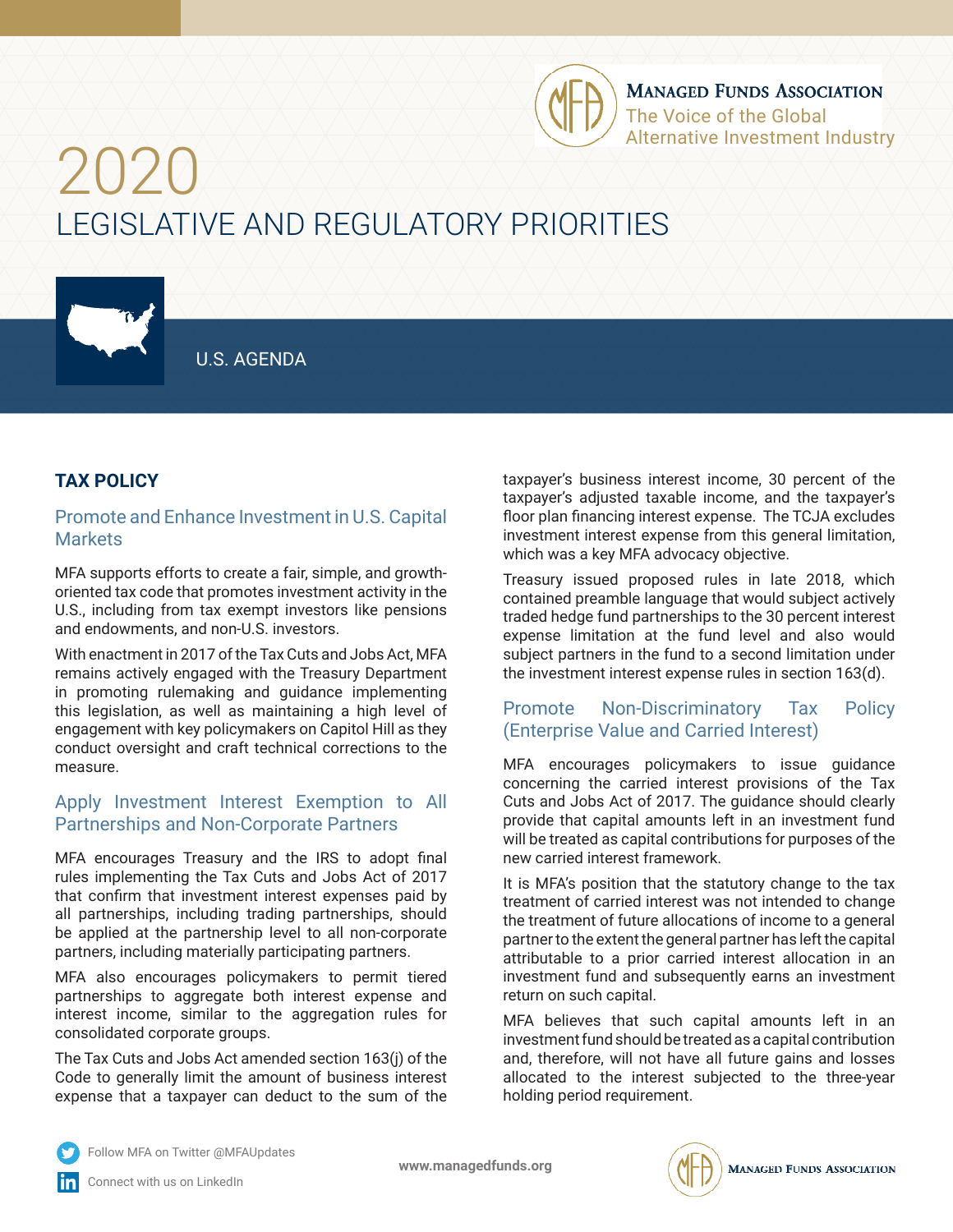# Promote Implementation of Tax Legislation that Avoids Unintended Consequences

MFA supports implementation of the changes to rules on controlled foreign corporations (CFCs) which were included in the Tax Cuts and Jobs Act in a manner that reflects the clear legislative history and intent and avoids overly broad attribution rules that would hurt U.S. investors. The statutory changes to the CFC rules were intended to address a limited set of transactions used by some U.S. shareholders to avoid appropriate taxes. Congress clearly indicated that the changes were not intended to require broad attribution rules to apply to unrelated parties, which would subject a much broader group of U.S. shareholders to the CFC rules.

## Financial Transaction Tax

Legislative proposals for a financial transaction tax (FTT) were introduced in 2019 that apply to stocks, bonds, and derivatives traded in the U.S. or if a U.S. person is a party to the transaction and have narrow exclusions.

An FTT is unlikely to raise substantial revenues and market participants will instead turn to financial instruments not subject to the tax or trade in jurisdictions not subject to the tax. An FTT would also negatively impact the value of financial assets, to the detriment of all investors, including retail investors and pension plans, as the value of the asset would have to reflect the additional cost imposed by the tax. Additionally, the implementation of an FTT would likely decrease liquidity in the markets due to fewer transactions, leading to wider bid-ask spreads which harms investors. Several other countries including Sweden, Italy, and France have experimented with an FTT with dismal results including reduced trading volume, increased volatility, and estimated revenues plummeting after implementation.

## **U.S. FINANCIAL & CAPITAL MARKETS REGULATION**

## Strengthen Data Security and the Protection of Confidential Registrant Information

MFA supports efforts to provide regulators with the information needed to help oversee financial markets. Even so, MFA has strong concerns about the security of that information at the regulators, especially as it includes proprietary and market-moving information. A hack, breach, or theft of sensitive data could harm investors, create significant market volatility, destabilize markets, and result in the misappropriation of confidential proprietary information. MFA believes it is critical that regulatory agencies, as depositories of sensitive and

confidential data, implement robust policies, procedures, and practices for the protection of U.S. investors, companies, and markets.

MFA is working with policymakers on data security and the protection of confidential information and has outlined several steps regulators could take to mitigate the risk of a potential breach. MFA recommends policymakers narrow the scope of systemic risk filings and other data requests to information that is necessary to achieve their core mission; incorporate protections within the design of their forms and reporting systems to mitigate cyber breaches; enhance data security policies and procedures, and only ask for confidential, commercially-valuable intellectual property when necessary.

In 2019, MFA welcomed language included in CFTC Reauthorization legislation which was advanced by a unanimous voice vote in the House Agriculture Committee and is promoting similar language to apply to the SEC. This language would require the SEC to adopt policies and procedures after public notice and comment that would govern their collection of sensitive and proprietary information.

## Oppose U.S. Legislation and Regulation to Require Individual Short Position Disclosure

Short selling is an integral part of a carefully regulated, well-functioning market. Regulators have long recognized the vital role short selling plays in helping markets to function efficiently. Existing securities laws give the SEC the authority to gain access to trading information and to prevent market manipulation. Permitting short selling, particularly with the current robust regulatory framework, means that investors can manage risks better and markets can factor in the broadest possible views about a particular stock, bond, or index – reducing the likelihood of bubbles forming.

Short selling allows investors to say when they believe an asset is overvalued, which contributes to price discovery. The more efficient a market is at determining prices, the better it will function for investors. When long buyers and short sellers counterbalance each other, prices are more likely to reflect the actual value of the assets. Legislative proposals to require the individual disclosure of short positions would skew this balance.

## Promote a Sensible Approach to Asset Management Regulation and Reporting

Hedge fund managers are subject to robust regulations designed to oversee activities of the funds that they manage. MFA supported systemic risk reporting and we believe that systemic risk regulation should be activitiesbased, and data collection should be rationalized across



**in** Connect with us on LinkedIn

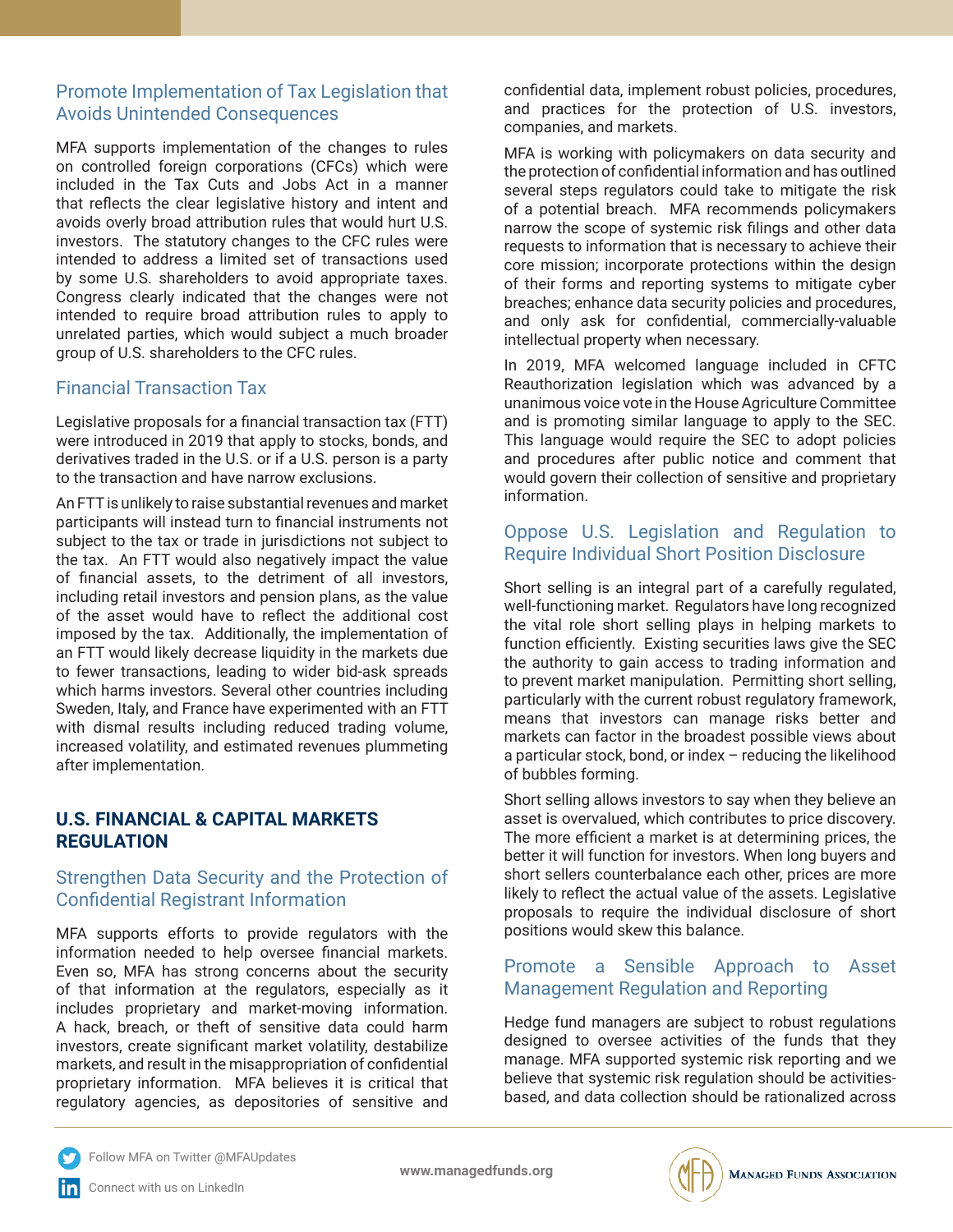activities and not focused on any single metric.

Alternative investment fund managers report vast amounts of sensitive data to regulators through registrations, regulatory reporting requirements, and outdated recordkeeping requirements. Many managers are required to be registered as investment advisers with the SEC, as well as commodity pool operators and commodity trading advisors with the CFTC; and consequentially, are required to routinely file multiple forms with the SEC, CFTC, and NFA. The regulatory and filing requirements are similar, but different enough to require separate compliance and filing systems. To enhance the efficient functioning of capital markets, policymakers should eliminate outdated registration and oversight requirements, harmonize data collection, and eliminate data requests that do not further regulators' objective of monitoring systemic risk.

#### Promoting Legal Market Research

MFA members believe that insider trading cannot be tolerated in capital markets. MFA is engaging with policymakers on the importance of legitimate market research to healthy capital markets and how changes in the law could impact it. Fundamental market research is crucial to the development and implementation of investment strategies used to deliver returns to hedge fund investors such as public pension plans and endowments. Among other legitimate informationgathering techniques, a financial analyst is permitted to listen to a company's executives describe the company's performance and future guidance on quarterly conference calls; review a company's public filings; engage an expert or a consultant to learn that expert's views on the industry sector, on the individual company, and on sectors related to the company in question; and, talk to former employees of the company. An analyst thereby gains the best understanding of how a company is performing and may perform in the future. The courts have sanctioned this type of data gathering, describing it as the "matrix" method of financial analysis.

Under a traditional insider trading analysis, an analyst may not, however, induce an "insider" at a company to violate that insider's fiduciary duty to the company and leak material, non-public information ("MNPI") in exchange for a personal benefit to the insider. MFA strongly supports the laws against insider trading and the enforcement of those laws. Prosecuting the use of improperly obtained information is essential to ensuring integrity, fairness, and public confidence in our capital markets. MFA members rely on fair and honest capital markets in fulfilling their fiduciary obligations to their investors. It is essential to ensure that financial analysts are able to properly gather information and conduct fundamental market research without the fear of being prosecuted for unknowingly

coming into possession of improper information.

# **ENHANCE CAPITAL FORMATION, INVESTMENT, AND GROWTH**

#### Position Limits and Aggregation Limits

The Dodd-Frank Act authorized the CFTC to set position limits, as necessary, on commodity derivatives and economically equivalent contracts. The CFTC finalized regulation on the aggregation of position limits in 2017 and continues to work on rulemaking on position limits.

MFA opposes burdensome regulations that unnecessarily impede market participants from engaging in hedging and risk management activities. MFA seeks to work constructively with the CFTC to develop a practical and effective position limits framework that will continue to allow market participants to use the derivatives markets for risk management purposes without undue burden.

## Avoid Bank-Like Systemic Risk Rules by Advocating for Activities-Based Systemic Risk Regulation and Risk-Based Assessments of Leverage

MFA has called on the Financial Stability Oversight Council (FSOC) and policymakers in the U.S. and the EU to maintain a capital markets-based regulatory framework with respect to asset managers and avoid imposing banklike systemic risk reporting rules on non-bank entities and activities. MFA has also advocated that regulation of systemic risk is best accomplished through activitiesbased regulation of markets and market participants, done on a holistic basis, after regulators analyze existing and pending regulations to determine if regulatory gaps remain.

As policymakers continue to consider how best to measure and analyze investment funds' use of leverage, MFA recommends policymakers should analyze leverage within a broader risk framework. That framework also should consider other risk factors and mitigants, including market practices and regulations that reduce the likelihood that the use of leverage by a hedge fund might create systemic risk.

# **PROTECT INVESTOR RIGHTS**

## Hart-Scott-Rodino (HSR) Modernization

MFA encourages policymakers to abandon an overly restrictive interpretation of the Hart-Scott-Rodino Antitrust Improvements Act (HSR). The effect of this interpretation has been to discourage appropriate